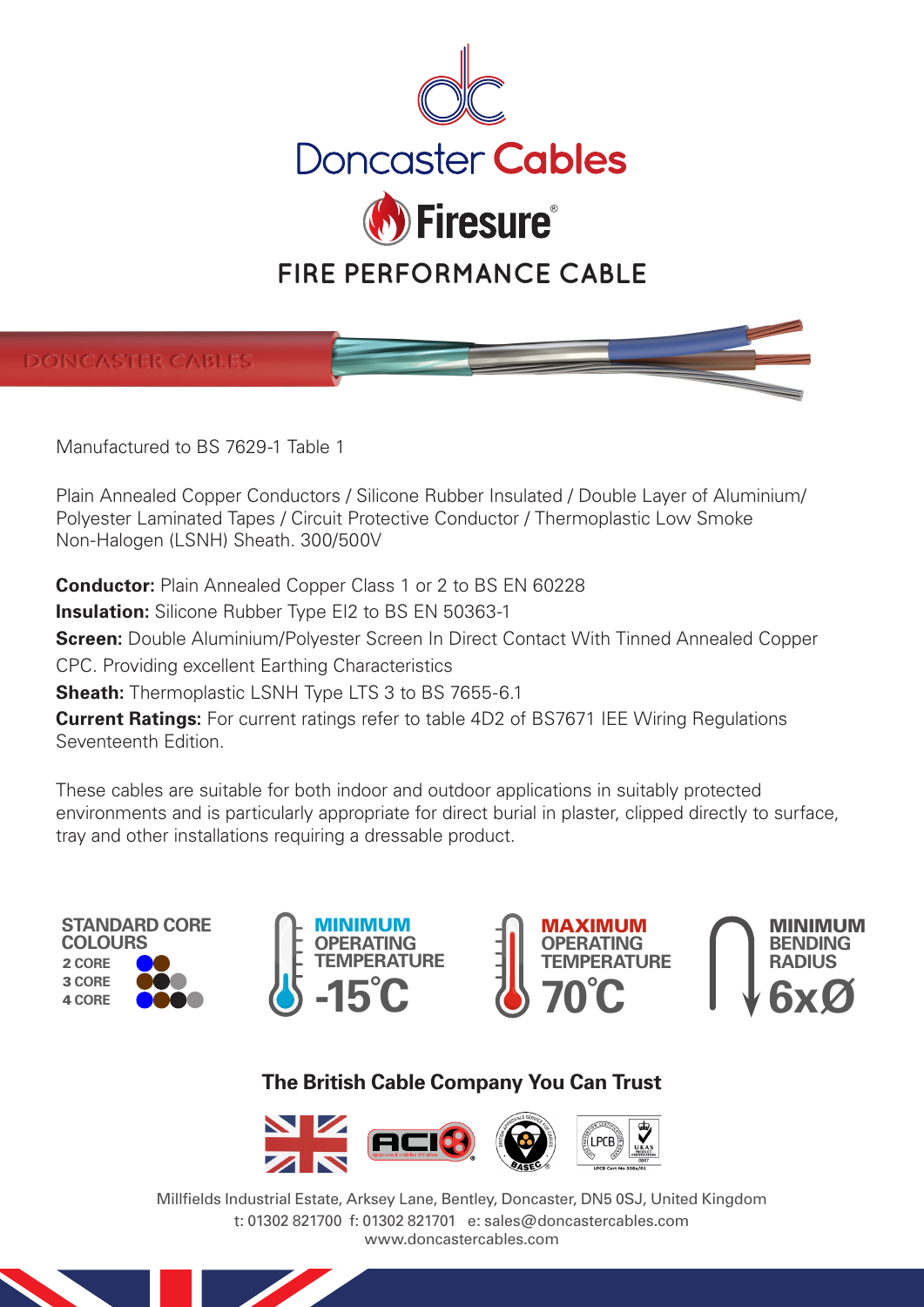

# **DONCASTER CABLE**

| <b>FIRE PERFORMANCE :</b> | BS 6387:2013 (Category C – Resistance to fire alone, 3 hours at 950° |
|---------------------------|----------------------------------------------------------------------|
|                           | BS 6387:2013 (Category W – Resistance to fire with water spray)      |
|                           | BS 6387:2013 (Category Z – Resistance to fire with mechanical shock) |
|                           | EN 50200:2015 (Standard 60)                                          |
|                           | EN 50200:2015 Annex E (30 minutes)                                   |
|                           | BS 5839-1 Clause 26.2d (Standard)                                    |

### **Conductor Identification:**

Two Core - Blue and Brown (plus CPC) Three Core -Brown , Black and Grey (plus CPC) Four Core -Blue, Brown, Black and Grey (plus CPC)

# **Recommended Clips and Clipping Distances:**

|                                                       | 2 Core |     |     | 3 Core |     |     | 4 Core |     |     |     |     |     |
|-------------------------------------------------------|--------|-----|-----|--------|-----|-----|--------|-----|-----|-----|-----|-----|
| Size $(mm2)$                                          | 1.0    | 1.5 | 2.5 | 4.0    | 1.0 | 1.5 | 2.5    | 4.0 | 1.0 | 1.5 | 2.5 | 4.0 |
| <b>Recommended Clip</b><br>(DC)                       | 28     | 32  | 37  | 43     | 32  | 32  | 43     | 51  | 34  | 34  | 47  | 54  |
| <b>Maximum Horizontal</b><br><b>Clipping Distance</b> | 250    | 300 | 300 | 300    | 300 | 300 | 300    | 300 | 300 | 300 | 300 | 350 |
| <b>Maximum Vertical</b><br><b>Clipping Distance</b>   | 400    | 400 | 400 | 400    | 400 | 400 | 400    | 400 | 400 | 400 | 400 | 450 |

Weight and dimensional information is provided as an approximate guide only.

**Sales Office: Millfield Industrial Estate, Arksey Lane, Bentley, Doncaster, South Yorkshire, DN5 0SJ Tel: 01302 821700 Fax: 01302 821701 Email: sales@doncastercables.com**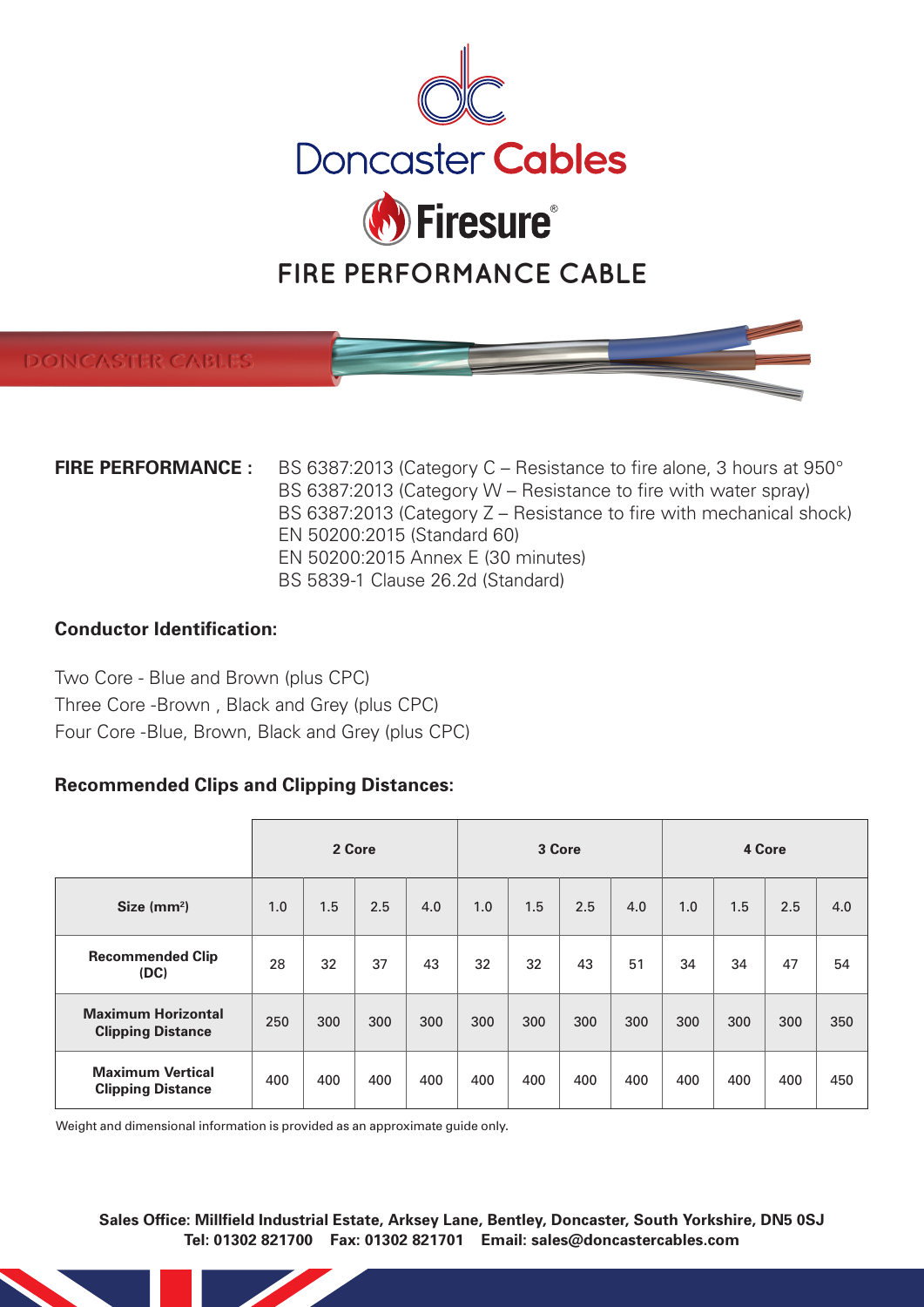

# **DONCASTER CABLE**

# **Dimensional Details:**

| <b>Reference</b><br><b>Number</b> | Number and<br>nominal cross<br>sectional area<br>of conductors<br>(mm <sup>2</sup> ) | <b>Nominal</b><br>stranding of<br>conductor<br>(mm) | <b>Nominal</b><br><b>Stranding</b><br>of CPC<br>(mm) | <b>Nominal</b><br>radial<br>thickness of<br>insulation<br>(mm) | <b>Nominal</b><br>radial<br>thickness<br>of sheath<br>(mm) | <b>Nominal</b><br><b>Overall</b><br><b>Diameter</b><br>(mm) | Approximate<br>weight<br>(kg/km) |
|-----------------------------------|--------------------------------------------------------------------------------------|-----------------------------------------------------|------------------------------------------------------|----------------------------------------------------------------|------------------------------------------------------------|-------------------------------------------------------------|----------------------------------|
| <b>HFS2C1.0</b>                   | $2 \times 1.0$                                                                       | 1/1.13                                              | 1/1.13                                               | 0.6                                                            | 0.9                                                        | 7.3                                                         | 80                               |
| <b>HFS2C1.5</b>                   | $2 \times 1.5$                                                                       | 1/1.38                                              | 1/1.38                                               | 0.7                                                            | 0.9                                                        | 8.2                                                         | 100                              |
| <b>HFS2C2.5</b>                   | $2 \times 2.5$                                                                       | 7/0.67                                              | 7/0.67                                               | 0.8                                                            | 1.0                                                        | 10.1                                                        | 135                              |
| <b>HFS2C4.0</b>                   | $2 \times 4.0$                                                                       | 7/0.85                                              | 7/0.85                                               | 0.8                                                            | 1.1                                                        | 11.4                                                        | 200                              |
| <b>HFS3C1.0</b>                   | $3 \times 1.0$                                                                       | 1/1.13                                              | 1/1.13                                               | 0.6                                                            | 0.9                                                        | 7.7                                                         | 95                               |
| <b>HFS3C1.5</b>                   | $3 \times 1.5$                                                                       | 1/1.38                                              | 1/1.38                                               | 0.7                                                            | 0.9                                                        | 8.9                                                         | 115                              |
| <b>HFS3C2.5</b>                   | $3 \times 2.5$                                                                       | 7/0.67                                              | 7/0.67                                               | 0.8                                                            | 1.0                                                        | 10.9                                                        | 165                              |
| <b>HFS3C4.0</b>                   | $3 \times 4.0$                                                                       | 7/0.85                                              | 7/0.85                                               | 0.8                                                            | 1.1                                                        | 12.1                                                        | 240                              |
| <b>HFS4C1.0</b>                   | $4 \times 1.0$                                                                       | 1/1.13                                              | 1/1.13                                               | 0.6                                                            | 1.0                                                        | 8.5                                                         | 110                              |
| <b>HFS4C1.5</b>                   | $4 \times 1.5$                                                                       | 1/1.38                                              | 1/1.38                                               | 0.7                                                            | 1.0                                                        | 9.6                                                         | 140                              |
| <b>HFS4C2.5</b>                   | $4 \times 2.5$                                                                       | 7/0.67                                              | 7/0.67                                               | 0.8                                                            | 1.1                                                        | 11.9                                                        | 200                              |
| <b>HFS4C4.0</b>                   | $4 \times 4.0$                                                                       | 7/0.85                                              | 7/0.85                                               | 0.8                                                            | 1.2                                                        | 13.4                                                        | 295                              |

Weight and dimensional information is provided as an approximate guide only.

**Sales Office: Millfield Industrial Estate, Arksey Lane, Bentley, Doncaster, South Yorkshire, DN5 0SJ Tel: 01302 821700 Fax: 01302 821701 Email: sales@doncastercables.com**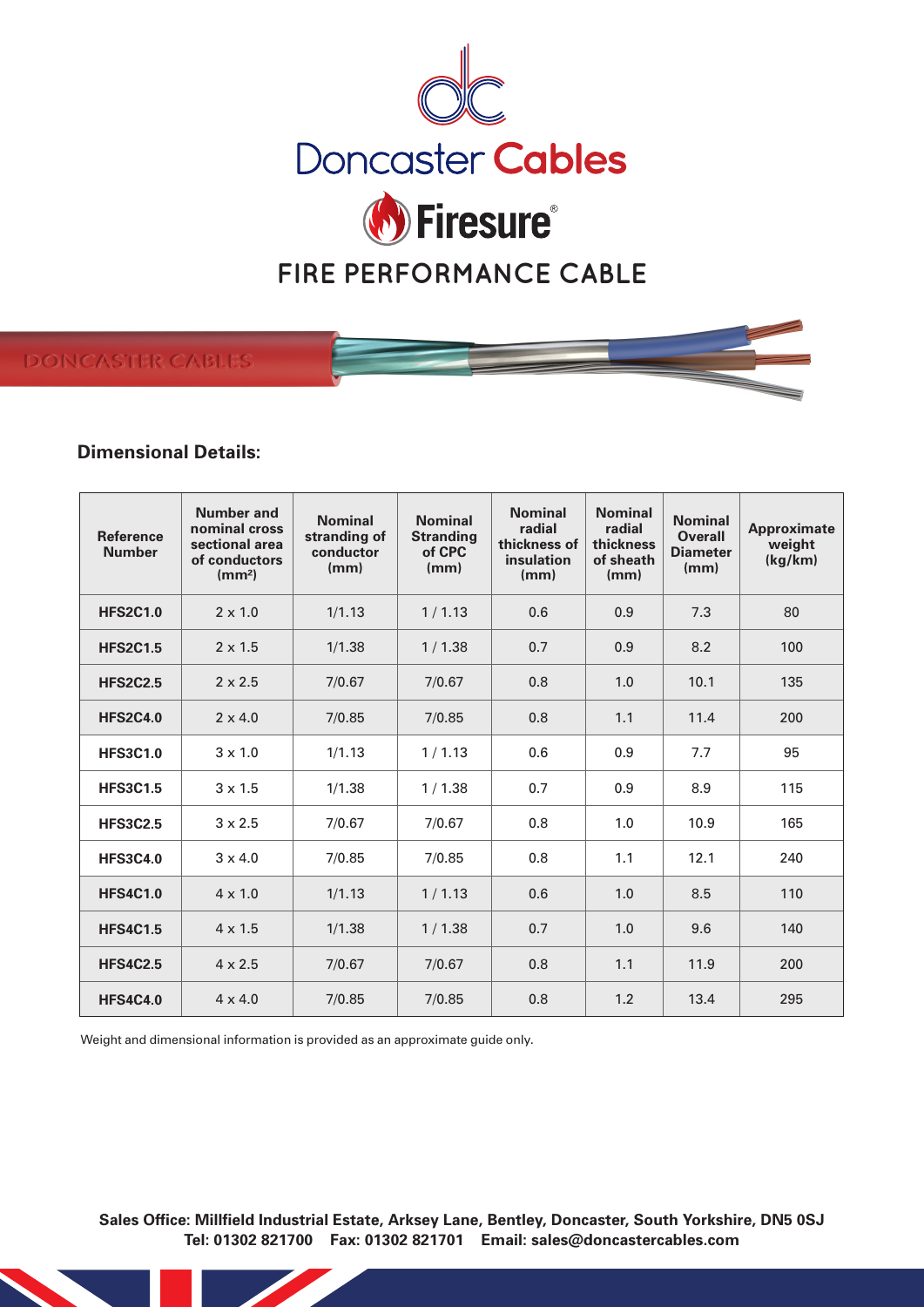



Our Firesure cable has twice as many metallic tapes than any other leading Fire Performance Cable. This additional protection improves the fire performance and general characteristics of our cable.

The Doncaster Cables Firesure design offers numerous advantages in comparison to some other suppliers who opt for a 'longitudinally applied tape' design. These longitudinal designs mean that the metallic tape required is simply folded along the inner conductors with a minimum 1mm tape overlap.

In comparison to this the Firesure design consists of 2 'helically' applied metallic tapes. This helically applied tape design means that both tapes are continuously wrapped around the conductors with a minimum tape overlap of 20%.

This increased overlap allows for the following key performance benefits. The following benefits are further amplified through Firesure cable as there are two metallic tapes as opposed to the minimum British Standard requirement of 1 tape.

# **KEY BENEFITS OF FIRESURE IN COMPARISON TO OTHER FIRE PERFORMANCE CABLES**

- HIGHER RESISTANCE TO ELECTROMAGNETIC INTERFERENCE
- SUPERIOR EARTH CONTINUITY (The bare CPC is placed between two metallic tapes)
- ENHANCED RESISTANCE TO CABLE KINKS (Subsequently protecting cables performance)
- EXTREMELY ROBUST/DURABLE DESIGN (Due to increased tape numbers and overlap)
- IMPROVED DATA TRANSMISSION (Due to twisted cores and additional screening)

**Sales Office: Millfield Industrial Estate, Arksey Lane, Bentley, Doncaster, South Yorkshire, DN5 0SJ Tel: 01302 821700 Fax: 01302 821701 Email: sales@doncastercables.com**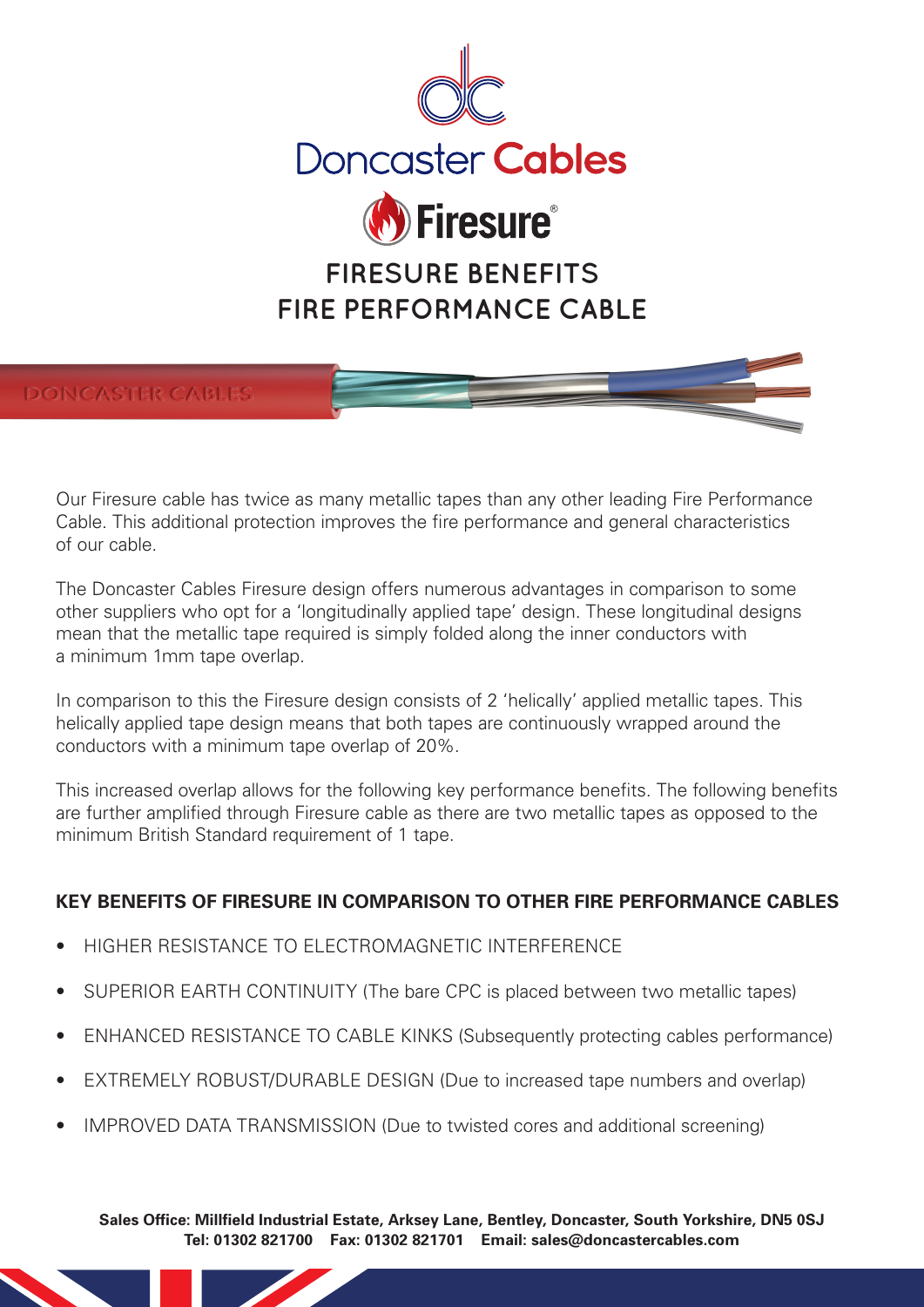# **LPCB**<sup>®</sup>

www.redbocklive.com

**CERT** 

# Certificate of Product Approval

Certificate Number: 338a Issue: 10

ш ≃  $\Delta$ 

# **Doncaster Cables**

Millfields Industrial Estate Arksey Lane **Bentley** Doncaster South Yorkshire DN5 0SJ

is authorised to use the LPCB mark in association with the product(s) listed in this certificate and appendix having complied with the requirements of the standard(s) detailed below:

Cable Types as listed below: Firesure Cables See Certificate Appendix for details

# **Product(s) Constrained Books Extending Standard(s)** (see Appendix for details)

BS 7629-1:2015 (STANDARD 60) BS 6387:2013 (Category CWZ) EN 50200:2015 (Class PH60) EN 50200:2015 Annex E

This Certificate is maintained and held in force through regular surveillance activities and subject to the corresponding ISO 9001 Certificate being maintained.